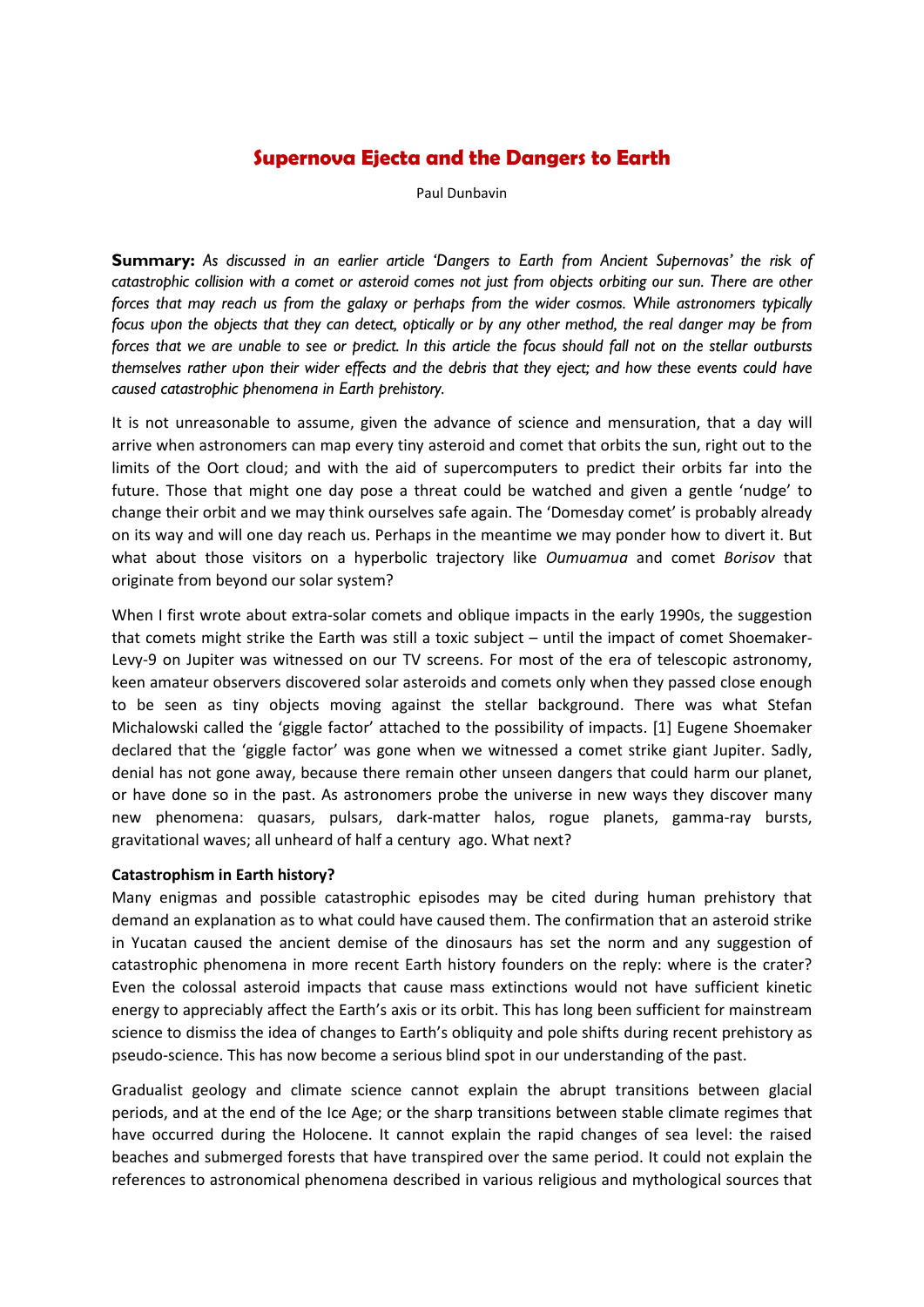suggest ancient pole shifts and axis tilts. Gradualist geology could not explain a possible change to the length of day since the earliest calendars. It could not explain climate and sea-level events, such as Joseph's famine, or Atlantis – or Noah's Flood. These examples from human prehistory demand a source of *high-energy* catastrophic events that do not leave an obvious impact crater. They were *survivable* events (i.e. they were not followed by a mass extinction) yet they possessed sufficient energy to have reset the rotation and climate of the Earth. Here are just a few suggestions based on the latest astronomy and physics.

## **Hyperbolic Exocomets**

The appearance of comet *Oumuamua* passing close to us on its hyperbolic trajectory in 2017 has opened minds. Just two years later comet *[2I/2019 Borisov](https://solarsystem.nasa.gov/asteroids-comets-and-meteors/comets/2I-Borisov/in-depth/)* was observed with an even higher excess velocity. With two such discoveries within just two years we have to wonder how many earlier examples could have been missed. [*see note 1*] Astronomers have long been aware of hyperbolic comets with a small excess velocity; but these could be explained as solar comets ejected by a close encounter with one of the planets, only to fall back millions of years later. [2]

Oumuamua was a tiny object unnoticed until it was already on its way out of the solar system, most likely an asteroid ejected from its own star system. Its elongated shape (at most 1000 x 100 m) suggests that it is a fragment of a larger planetesimal torn-apart by whatever event projected it into interstellar space. Comet *Borisov* was somewhat larger and was enveloped in a coma more closely resembling a solar comet – apart from its excess velocity.

Just recently (2022) I have noted the possibility of impacts by exocomets mentioned by one of the 'television academics', together with another guest who ventured the possibility of oblique 'bouncing' impacts that would leave little trace on the Earth's surface. Such discussion could never have happened in earlier decades. When first I explored such matters in *The Atlantis Researches* back in the 1990s the concept of impact events was still derided as mere pseudo-science; one simply could not mention such things and be taken seriously.

# **Supernovas and Remnants**

Astronomers regularly observe supernovas in distant galaxies although none have been observed in our own galaxy in the era of telescopic astronomy. An earlier article *[Dangers to Earth from Ancient](https://www.third-millennium.co.uk/dangers-from-ancient-supernovas)  [Supernovas](https://www.third-millennium.co.uk/dangers-from-ancient-supernovas)* examined the question of what happens to the cloud of smaller bodies that must be orbiting a massive star before it goes nova. [3] These may comprise a range from planetesimal-sized objects down to meteorites small enough to hold in your hand. Pieces of the exploding star's iron and silicon core might also be flung-out by the rapid spin-up of a supernova as it collapses. If these are propelled-away rapidly enough then their kinetic energy would exceed any threat from a solar asteroid. By the time the expanding shell of high-energy meteors reached us it would be so dispersed that they would be millions of kilometres apart. They should arrive with about the same regularity as we observe local supernovae (so about every few hundred years) with impacts being even less frequent. We should only detect such meteors during the brief few days when the shell of solid ejecta passes rapidly through the solar neighbourhood.

Around every giant star there must be a region where planetesimals and asteroids orbit in a kind of perverse 'Goldilocks zone'. The lifetime of a supergiant star is just a few million years; not long enough for planets to coalesce. Before it explodes the star must pass through an expansive [Wolf-](https://www.iac.es/en/outreach/news/astronomers-discover-first-supernova-explosion-wolf-rayet-star)[Rayet](https://www.iac.es/en/outreach/news/astronomers-discover-first-supernova-explosion-wolf-rayet-star) phase that would envelop the planetesimals in its gas cloud. Close-in to the final supernova explosion the asteroids would be reduced to dust to become part of the visible remnant, eventually to cool and merge with the interstellar medium. Further out, the expanding shock wave would pass by the asteroids leaving them battered but still in orbit about the collapsed star. Between these two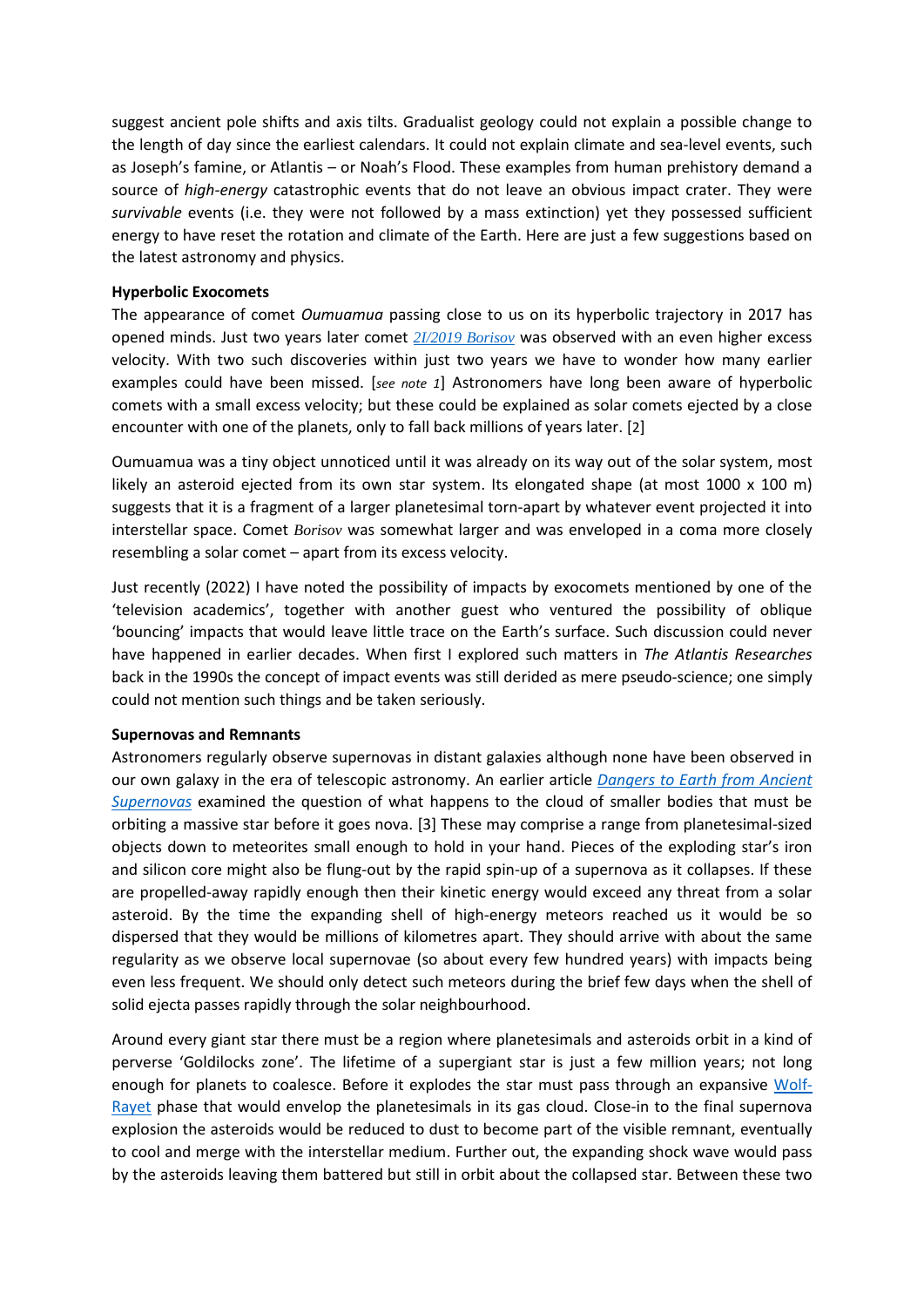extremes there must lie a zone where the planetesimals are disrupted, yet are not reduced completely to dust; fragments of an optimal size would accelerated away by the wind of the supernova. Astronomers observe visible supernova remnants expanding at velocities of 1500 km/s (*Crab Nebula*) and even 13800 km/s (*Cassiopeia A*) Compare these to the relatively sedate orbital velocity of Halley's Comet at 55 km/sec or even the unbound Oumuamua at 87.3 km/sec.

One will often see, discussed in various astrophysical papers, the explanation that visible supernova remnants fade as they cool and expand until their density diminishes to that of the interstellar medium. This really amounts to a near-perfect vacuum colliding with an even more perfect vacuum; a strange concept! The meteorites that regularly strike the Earth have orbited in the solar wind since the formation of the solar system and have not been halted. If a supernova remnant contains sweptup solid ejecta then, at the hyper-velocities considered, there is nothing in the interstellar medium that could prevent the shells of meteors from expanding long after the visible nebula has faded.

Supernovae are not the only potential source of hypervelocity comets and asteroids that could reach the solar neighbourhood. Since the 1950s when Hoyle first proposed the theory of nuclear synthesis in stars the study of stellar collapse has been further refined. Physicists now recognise that even the high densities of a supernova core-collapse are insufficient to explain the abundance of the r- s- and p- proces[s elements](https://ntrs.nasa.gov/api/citations/19980007188/downloads/19980007188.pdf) heavier than iron and nickel, such as gold, platinum and uranium. To form these heavy nuclei requires the high densities of a neutron star merger – themselves already collapsed supernova remnants. By inference, the presence of these heavy elements on Earth mandates that the primaeval solar nebula must have been preceded by a neutron-star merger.

#### **Gamma Ray Bursts**

Discovered accidentally in the 1960s by Vela satellites monitoring for nuclear tests, these were soon recognised as cosmic in origin; the product of explosions in distant galaxies. Two classes of gamma ray sources are now recognised: *long bursts* caused by implosion (hypernova) of high-mass luminous stars; and the *short bursts* attributed to the merger of neutron stars. Such collapses emit [polar jets](https://phys.org/news/2018-09-neutron-star-jets-theory.html) as the particles and radiation are channelled by the magnetic fields. The only reason we observe so many is that their magnitude is so bright that they are visible from the edge of the observable universe. Even then we only see that fraction whose jets are pointed directly towards us.

Gamma ray bursts are statistically rare, loosely estimated at a few per million-years in any galaxy; but consider that there must be 180 times this estimate for events where the polar 'beam' is not pointed in our direction. Some theories require that the remnant left behind would be a [magnetar](https://astronomy.swin.edu.au/cosmos/M/Magnetar) – a fast-spinning neutron star. Some theories even suggest that the [Cambrian extinction](https://www.pnas.org/doi/10.1073/pnas.2013774117) some 488 million years ago was caused by a gamma ray burst in the solar neighbourhood. However, we need not dwell on the causal mechanism of such events (which is after-all only informed speculation by astrophysicists) rather to consider the solid ejecta and gravitational waves that they must release.

# **FBOTs**

In 2018 astronomers discovered evidence in distant galaxies for a new class of supernova explosion. These have been termed [Fast Blue Optical Transients](http://astro.vaporia.com/start/fbot.html) (or FBOTs). Some have been given convenient nicknames; one explosion, known as "the Cow" was observed to be 10-times more powerful than any previously known supernova. [4] Another named "Koala" was almost as bright as a gamma-ray burst. [5] However, while gamma ray bursts may eject just a small mass of high-energy particles and radiation along the polar beams, the FBOTs may launch as much as 10% of our Sun's mass at relativistic speeds approaching even the speed of light.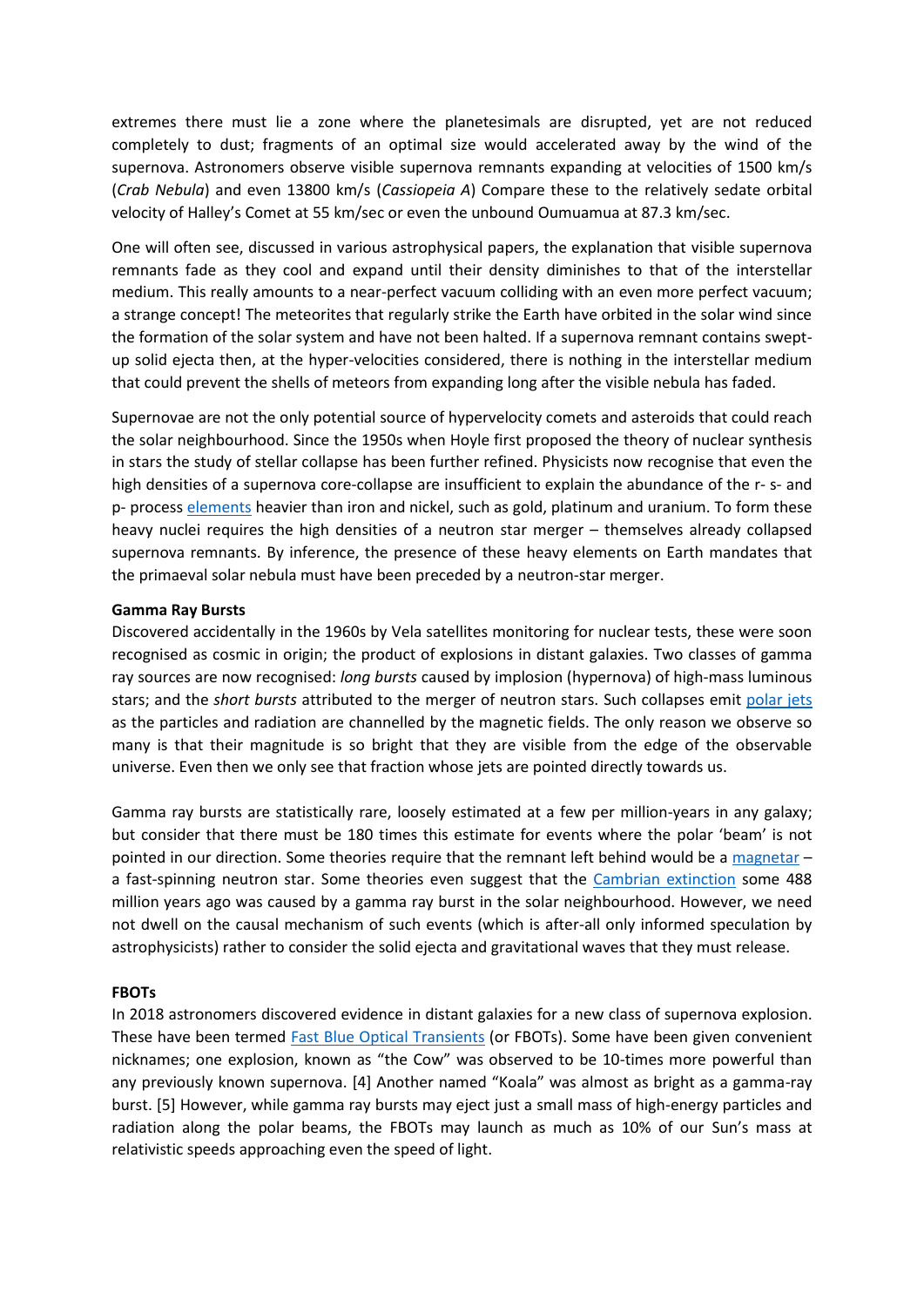Unlike a gamma-ray burst, the material ejected by an FBOT leaves the star in all directions. The name derives from the characteristic that the bright flash fades much more quickly than a normal supernova and they are hotter – the high temperature giving them their blue tint. Astronomers theorise that this [new class of supernova](https://public.nrao.edu/gallery/category/supernova-explosions-and-supernova-remnants/) needs a different mechanism to explain them. One suggestion is a black hole absorbing a white dwarf or a neutron star which then fades rapidly as the remnant falls within the event horizon; alternatively they may be examples of a core collapse producing a black hole, but in this case the polar 'beam' of gamma rays is not pointed directly at us.

The focus here has to be on the material expelled by the FBOT at relativistic speeds. Again, such ejecta must comprise small solid bodies, not just streams of hot gas. We may only speculate that the remnant, if we could observe one, would also fade more rapidly that any known remnant nebula. If such explosions can be observed in distant galaxies then it follows that they must have occurred in the Milky Way galaxy and their nebulae have long ago dispersed and faded – *but their shell of ejected meteors, travelling at relativistic speeds, continue to expand*.

If the supernova creates a central collapsar then its gravity may be enough to pull-back and retain much of the ejecta within the expanding remnant, but not when the parent star has been completely disrupted as in a Type I supernova. Ironically, the least powerful and most common class of supernova may present the greatest danger to us – and once the gaseous remnant has dispersed – totally undetectable by astronomers.

#### **Unnovas**

Another phenomenon related to the fast stars and FBOTs is the [Unnova,](https://astrobites.org/2011/10/24/the-case-of-the-disappearing-star-un-novae-and-ultra-long-gamma-ray-transients/) sometimes misleadingly called a [failed supernova.](https://en.wikipedia.org/wiki/Failed_supernova) These are very far from failures; they are examples of the most massive stars (yellow hyper-giants of 20-60 solar masses) that try to explode by core-collapse but are too massive and are rotating relatively slowly, such that their light, or anything else, cannot escape from the event horizon. To our eyes the collapsing star would simply pop-out of existence. There are [candidate stars](https://en.wikipedia.org/wiki/N6946-BH1#/media/File:PIA21467.jpg) that may be examples of this phenomenon; [N6946-BH1](https://hubblesite.org/contents/media/images/2017/19/4039-Image.html?news=true) was observed to brighten and fade in 2009. The search for such stars has only come to the fore since the millennium as astronomers had been unable to find supernova remnants formed by the most massive supergiants.

Once again, we should expect that meteors and comets in just the right orbit might be whipped around such a collapsing star and thus be accelerated into the galaxy at relativistic velocities. This is really no different from the way that hyperbolic solar comets are ejected from our own solar system by close passage to Jupiter or Saturn – except that the velocities are so much higher.

We may have an example in one of our galactic neighbours: [Cassiopeia](https://www.livescience.com/supernova-reverse-shock-wave?utm_source=SmartBrief&utm_medium=email&utm_campaign=368B3745-DDE0-4A69-A2E8-62503D85375D&utm_content=45054BCA-D8B1-4E49-9123-35432221BE75&utm_term=b61b1b5a-1b6b-4f37-aa7a-c9165df3a6d2) A that exploded unnoticed in the mid-seventeenth century. Here astronomers observe not only the rapid expansion of the remnant at 21.6 million km/h, but also a region that is falling back at an equally impressive velocity of 6.9 million km/h; perhaps an indicator that it is under the intense gravitational pull of an invisible former companion star. [6]

Consider for a moment how long it might take for supernova ejecta to reach us. To take again the example of Cassiopeia A; if an ejected meteor were travelling at the observed rate of expansion, then at its distance of 10,000 light years it should reach us about 220,000 years from now. The immediate danger would therefore come from a similar supernova that exploded at this distance two hundred and twenty thousand years ago and whose ejecta would only now be reaching us. Of course, the fast meteors and exocomets could approach from various distances and velocities; and from any direction. There is little or no prospect of predicting such arrivals until humans become capable of interstellar travel.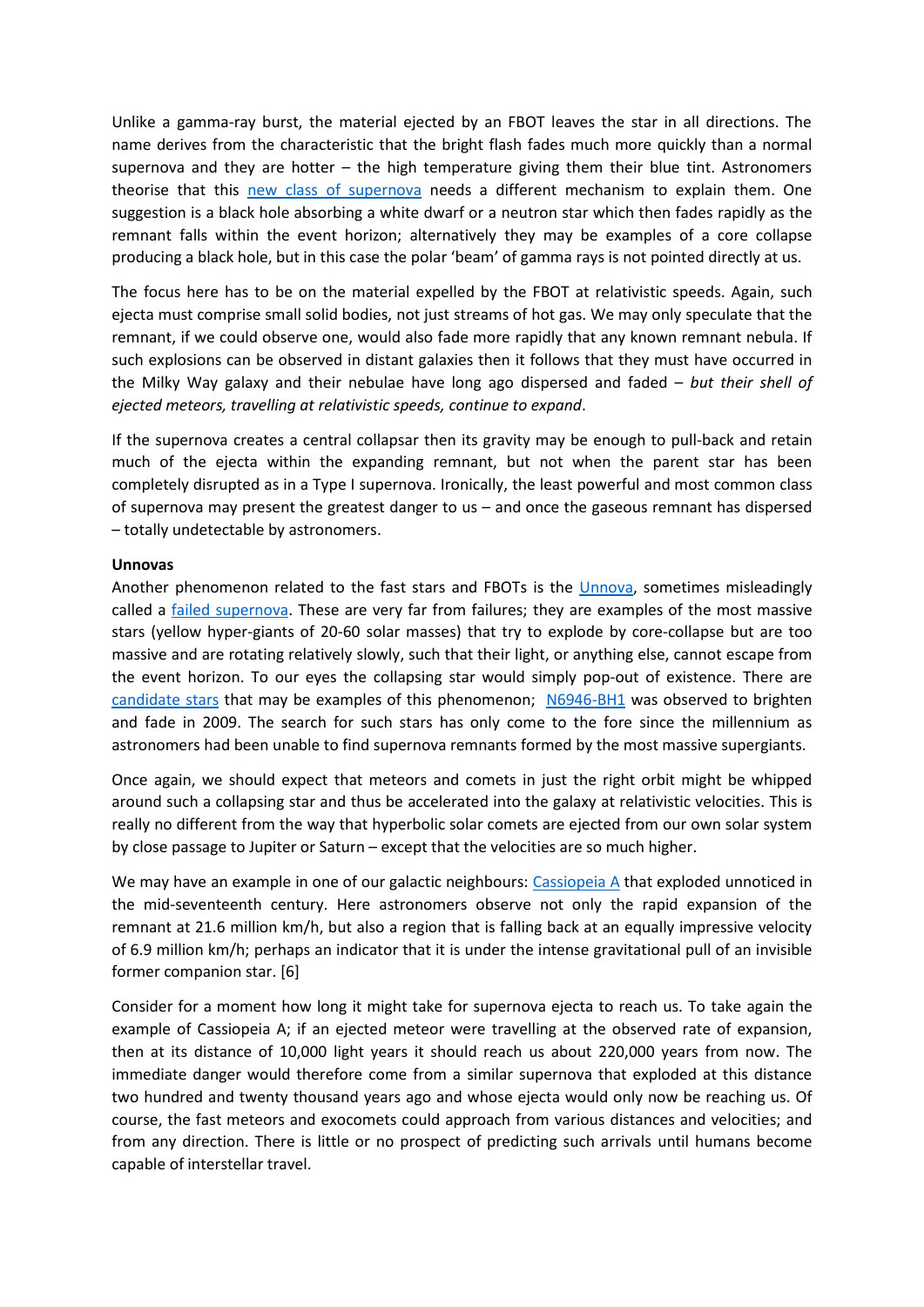# **Rogue Stars and Planets**

Other possibilities exist for sources of high-energy ejecta that could reach the earth. At the centre of our galaxy lies a supermassive black hole of 4 million solar masses called [Sagittarius A-Star.](https://www.nasa.gov/mission_pages/chandra/multimedia/black-hole-SagittariusA.html) We have all seen the excellent [animations](https://en.wikipedia.org/wiki/File:SgrA2018.gif) of the closest stars as they are observed to swing around it at velocities so fast that that they can be measured. In 2014 Sgr A\* was observed to tear apart a gas cloud surrounding a small star. However, recent analysis would suggest that less than 1% of the matter orbiting the black hole actually falls within its event horizon; the rest is ejected into the galaxy. [7]

In 2019 one such [fast-star](https://www.universeguide.com/fact/hypervelocitystars) [S5-HVs1](http://www.sci-news.com/astronomy/s5-hvs1-hypervelocity-star-07799.html) was observed to be leaving the galaxy at a velocity of 1700 km/sec. Its track indicates that it has survived a close encounter with Sagittarius A-star. Again we should ask: how many smaller unseen rogue planets, comets and meteors are passing by us at comparable velocities? Answer: there could be billions. No longer is it mere science fiction.

#### **Tektites**

Should one of the hypervelocity fragments from an ancient supernova strike the Earth then what kind of physical evidence might we expect it to leave behind? Certainly not a crater, any more than you would expect a bullet from a gun to leave a crater in soft material. However the science of bolide ballistics does give us useful analogies. Most likely they would drill a hole deep into the mantle before being dissolved, or perhaps a ricochet scar from an oblique impact. The most likely hard evidence would be a strewn field of micro-tektites (impact glass) around the point of entry. We are considering here a football-sized body, or even smaller, travelling so fast that that they could penetrate to the mantle. We should expect the impact site to be inconspicuous and disguised by infill or [volcanic extrusions.](https://geologyscience.com/gallery/eye-of-the-sahara-or-richat-structure/) [8]



*Tektite Strewn Fields. Most of the largest are millions of years old are linked to ancient craters. Examples of Holocene age are likely to be microtektite sites, too small to show on a large-scale map.*

Prime locations to search for hard evidence would be the smallest [tektite](https://www.sciencedirect.com/science/article/pii/S0016703718301236) fields that are not associated with any known crater; and always bear in mind that three-quarters of all impacts must occur in the ocean leaving even less accessible evidence. It may be easier to find one on the Moon, where there has been less geology to conceal them. We shall see. Very little physical evidence would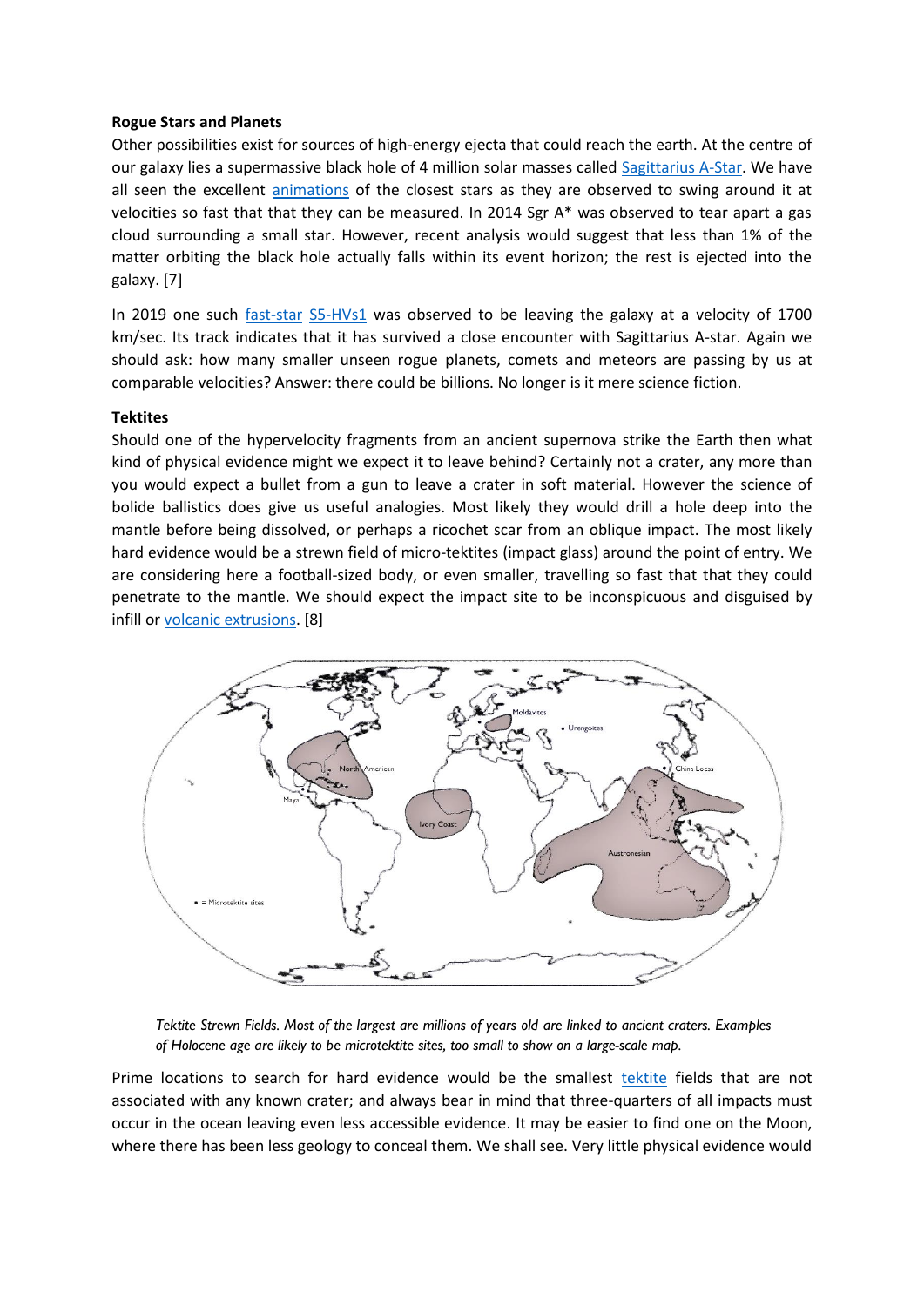remain on the Earth's surface after a few hundred years but we may still detect short-lived radioactive isotopes that were synthesised in the parent supernova.

## **New Physics**

If you wish then you can look into the more speculative and exotic phenomena that astronomers and physicists now consider possible.

## **Gravitational Waves**

Long theorised but first detected in 2015, these are thought to be produced by the mergers of massive objects such as neutron stars and black holes. They must also occur when stars fall into Sagittarius A-star and when galaxies and supermassive black holes merge: a frightful concept! All the events so-far detected by the most sensitive gravitational wave detectors on earth result from mergers of collapsed stars in distant galaxies. Typically the amplitude of the waves is less than the width of a human hair and would go unnoticed – each of us has probably experienced numerous gravitational waves during our lifetime; it is no different to the radio waves and neutrinos that pass through us all the time.

A [gravitational wave](https://www.space.com/38471-gravitational-waves-neutron-star-crashes-discovery-explained.html) is a stretching and squeezing of the space-time fabric produced by high gravity events. Atoms and particles, as well as planets (which are merely large groups of atoms for this example) would alternately stretch and squeeze according to the wavelength. It is important to visualise that it is the spacetime structure that deforms not the matter that occupies it. Precisely what we would feel from a gravitational wave that originated much closer to us could only be speculation and imagination at this point.

Whatever else, the gravitational wave has a *point of origin* and a *direction*. It carries energy and it should affect the Earth in the same way as any other impulse. It would act to change the angular momentum of the planet, resulting in a nutation of the axis and could even alter the length of day. A change to the shape of the Earth (the squeezing and pulling) must also trigger a wobble and a pole shift. The real difference however, between this and the impulse delivered by an impact event, is that it should leave no crater or any other hard evidence on the surface.

A gravitational wave would not have to be spectacular to cause geological effects; a variation of perhaps a few millimetres might be enough to trigger worldwide earthquakes and flows of magma in the core and mantle, thus altering the shape of the geoid and its rotational balance. The rest is then just known geophysics.

Once again, it is important to appreciate that although physicists may talk as if they know what is going-on, they don't! No-one really understands gravity!

#### **Mini-black-holes**

The only known process by which a black hole could be created is by the gravitational collapse of a massive star at the end of its life, such that the core falls within its event horizon and the required escape velocity exceeds the speed of light. To form a stellar black hole, the collapsed core must be of a minimum of about 2 solar masses, commencing as a supergiant of 25+ solar masses, The resultant [black hole](https://www.scientificamerican.com/gallery/the-smallest-known-black-hole/) would occupy a diameter of about 25 km. However, there is no minimum size limit so long as the required density could be achieved.

Scientists such as Jakub Scholtz and James Unwin propose that in the extreme conditions of the early universe, local unevenness could have created conditions where matter was clumped sufficiently for [mini black holes](https://physics.stackexchange.com/questions/175397/minimum-size-of-black-hole#:~:text=There%27s%20no%20minimum%20size.,with%20around%2025%20solar%20masses.) to form. They suggest that the as yet unobserved Planet 9 could be a [primordial](https://arxiv.org/pdf/1909.11090.pdf)  [black hole](https://arxiv.org/pdf/1909.11090.pdf) about the diameter of a tennis ball. [9] Some primordial black holes might be no bigger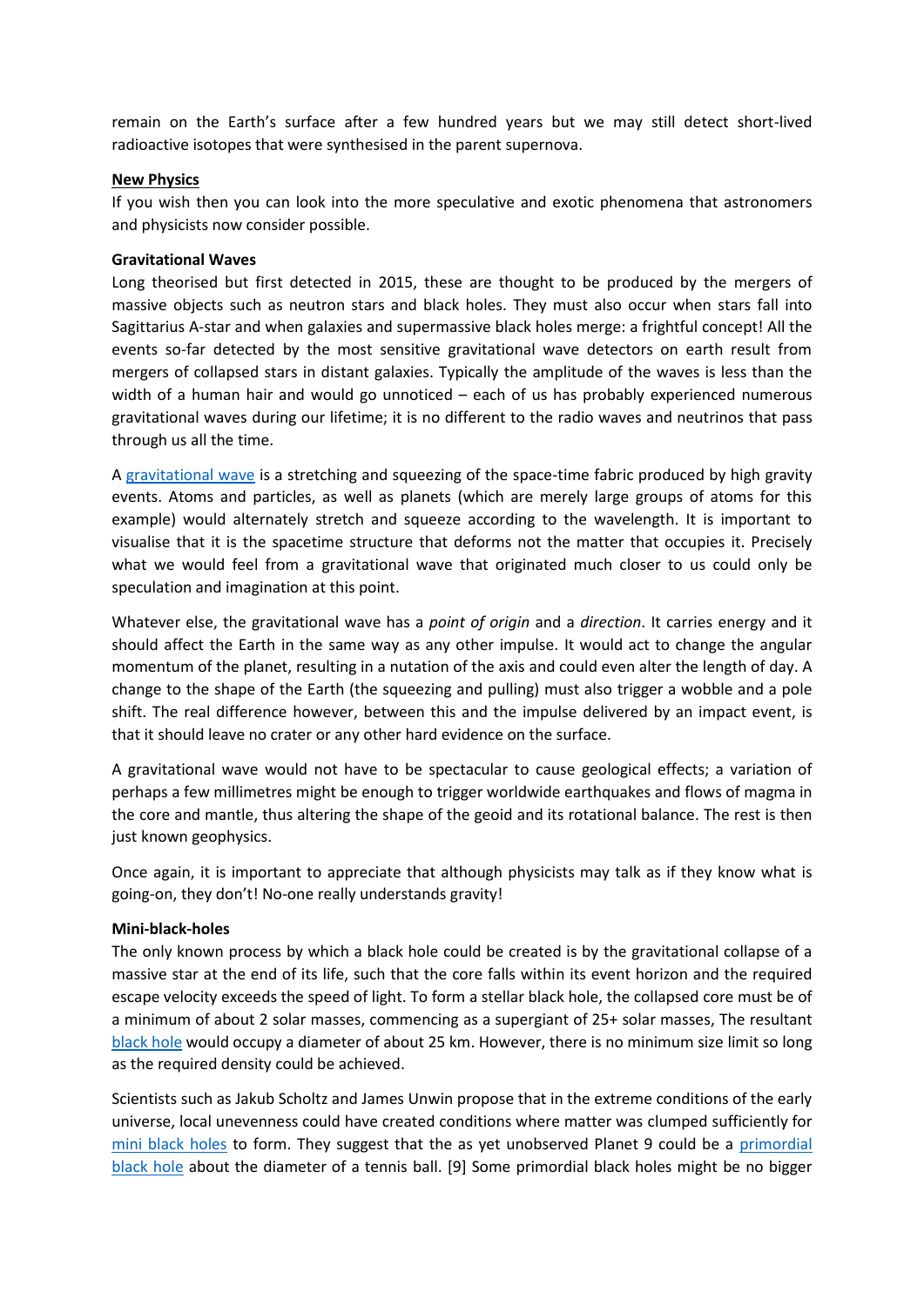than fundamental particles. Once in existence, these would behave like any other massive object subject to gravity as the universe expanded; most falling into supermassive black holes and stars, or orbiting them. This raises the obvious question why are there not one or two orbiting the sun; are they the missing 'dark matter', etc.

Popular science-fiction would give us the notion that we would be sucked into such a black hole, but this is erroneous; from distance they would represent no more danger than a rock of similar mass. However, there is always the possibility that a close fly-by could produce tidal effects in the oceans and crust; and resultant catastrophism as has been proposed by [other authors.](https://e5604c28-c423-4f27-93ae-386dc6e69ba7.usrfiles.com/ugd/e5604c_43ec652d55c145a8a4963db7129e843f.pdf) The mini-black-hole theory is not one that that I favour but is listed here for completeness.

# **Gravity Leaks?**

What is gravity? If you know then please tell the physicists. Modern astrophysicists can tell you how it behaves, building upon Einstein's relativity; they can even suggest that the newly-confirmed Higgs Boson confers mass; and it is the mass (whatever that is) that bends the space-time fabric; but this merely transfers the problem to a deeper level of unknown.

A stellar cast of [physicists](https://arxiv.org/abs/1811.00364) at LIGO sought to use gravitational waves as a way to probe whether gravity was 'leaking' from our universe into an adjacent parallel universe. They seem to be convinced that it does not; but what about gravity leaking into our universe from an adjacent one?

This conundrum derives from the [multiverse](https://www.forbes.com/sites/startswithabang/2019/03/15/this-is-why-the-multiverse-must-exist/?sh=72b9955f6d08) theory, whereby an infinite series of parallel universes or 'branes' must exist in parallel, splitting-off at quantum level. These other universes would be 'stacked' adjacent to our own in a fourth dimension, each a Planck distance apart – rather like twodimensional sheets of paper stacked in the third dimension. Gravity obeys an inverse square law; that is to say, it's strength is inversely proportional to the square of the distance from the source. Therefore it is reasonable to suggest that its influence in the higher dimensions would obey the same law. The gravity that we experience is therefore just a fraction of the total force, which could explain why it is so weak compared to the other fundamental forces.

This raises the possibility that the Earth may pass close to a source of mass (a planet or star) lying in an 'adjacent' universe and if it be close enough then its gravity would be felt in our own. These are the science fiction 'gravity anomalies' that you may see on an episode of *Star Trek* – gravitational pull emanating apparently from nowhere! Indeed it is such a difficult concept that there is not even adequate language to describe it.

All we really need to consider is that the gravitational effect of a mass in an adjacent universe should be similar to gravity from a mass in our own universe. However, such physics as is published would suggest that the body must approach extremely close  $-$  almost passing through us  $-$  in the higher dimension in order for us to experience its effects. Perhaps we should not worry about this idea until a physicist can explain what dark matter is and where it is.

# **Conclusions**

If we observe exocomets then there must also be many more smaller exo-meteors. If we can watch high-energy phenomena occurring in distant galaxies then they must also occur in our own galaxy. Because we only see the rare phenomena during our short human timeframe we fail to perceive the long-term threat that they pose. It is rather like building your house close to a volcano and relying on the security that it has never erupted in your lifetime. We cannot do much about the future, but we can at least recognise the effect they might have had in the past and consider their effect on recent geology and human prehistory.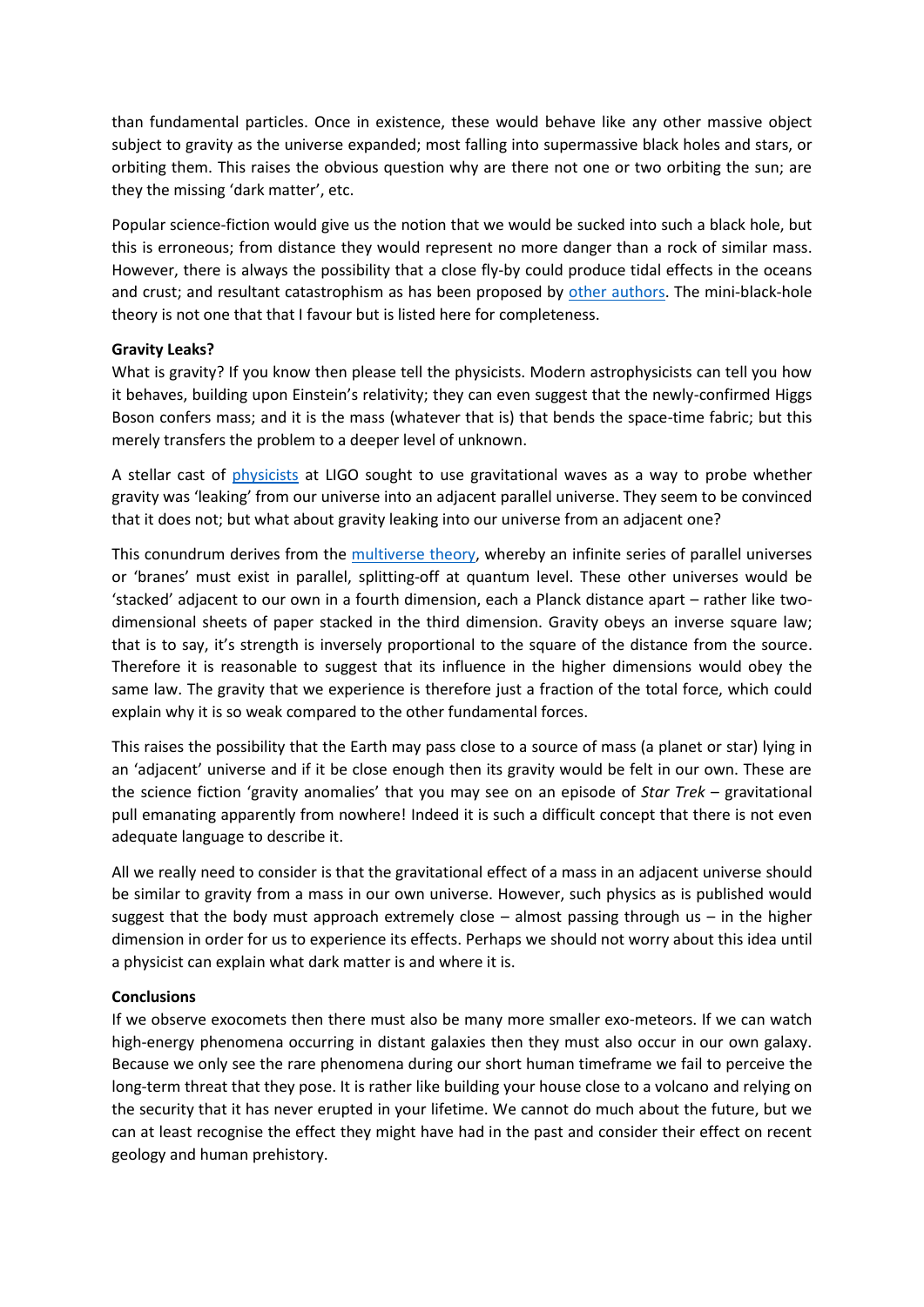It is unfortunate that so much discussion of catastrophism in prehistory during the twentieth century was so unempirical that it could be easily demolished by scientists. This has led to a neglect and unwillingness by mainstream geologists to consider the question for fear of professional ridicule. It is a subject that must be considered. All of the phenomena suggested above could cause cataclysmic episodes on the Earth and yet they would not leave any hard evidence on the surface.

Let me pose you a troubling series of questions. How do you know that there is not a dark collapsar lurking, a few thousand light-years from earth, that 'exploded' millennia ago and sent a shell of meteors in our direction at unthinkable velocity? Is there a dark star awaiting discovery in our galactic locality, of just the right mass that may collapse further and send a gravitational wave in our direction disturbing our stable rotation as it passes through us? What would that feel like and what might its geological effects be? Is there a planet in an adjacent parallel universe that may pass closeenough in a higher dimension for its gravity to leak into our own? Are you waiting for a recognised 'expert' or professor to tell you whether such concepts are real or pseudo-science? Another definition of pseudo-science might be science that your expert has not yet thought of, or perhaps fears to mention lest their papers be rejected. Beware the giggle factor!

*Note 1: As this article was in preparation, evidence was released that a 0.45m diameter meteor estimated to be travelling at 210,000 km/h (58.33 km/sec) broke apart in the atmosphere over New Guinea in 2014. This discovery actually predated Oumuamua, but was awaiting conclusive verification of the data. As may be noted from the above discussion this velocity is still far below the maximum that could be generated by stellar phenomena, but well above the commonly observed velocities for meteorites of solar system origin. The authors suggest that the bolide came from the inner part of a planetary system in the disk of the Milky Way galaxy.* [10]

#### **Relevant Hyperlinks**

<https://solarsystem.nasa.gov/asteroids-comets-and-meteors/comets/2I-Borisov/in-depth/> [https://articles.adsabs.harvard.edu/cgi-bin/nph-iarticle\\_query?1991JBAA..101..119H&defaultprint=YES&filetype=.pdf](https://articles.adsabs.harvard.edu/cgi-bin/nph-iarticle_query?1991JBAA..101..119H&defaultprint=YES&filetype=.pdf) <https://arxiv.org/abs/2201.08911> <https://www.thoughtco.com/eye-of-the-sahara-4164093> <https://astrobites.org/2011/10/24/the-case-of-the-disappearing-star-un-novae-and-ultra-long-gamma-ray-transients/> <https://en.wikipedia.org/wiki/N6946-BH1#/media/File:PIA21467.jpg> [https://en.wikipedia.org/wiki/Failed\\_supernova](https://en.wikipedia.org/wiki/Failed_supernova) <https://hubblesite.org/contents/media/images/2017/19/4039-Image.html?news=true> [https://www.nasa.gov/mission\\_pages/chandra/multimedia/black-hole-SagittariusA.html](https://www.nasa.gov/mission_pages/chandra/multimedia/black-hole-SagittariusA.html) <https://en.wikipedia.org/wiki/File:SgrA2018.gif> <https://www.universeguide.com/fact/hypervelocitystars> <http://www.sci-news.com/astronomy/s5-hvs1-hypervelocity-star-07799.html> <https://geologyscience.com/gallery/eye-of-the-sahara-or-richat-structure/> <https://www.scientificamerican.com/gallery/the-smallest-known-black-hole/> <https://arxiv.org/abs/1811.00364> <https://www.forbes.com/sites/startswithabang/2019/03/15/this-is-why-the-multiverse-must-exist/?sh=15cca9566d08> <https://public.nrao.edu/gallery/category/supernova-explosions-and-supernova-remnants/> <https://www.space.com/38471-gravitational-waves-neutron-star-crashes-discovery-explained.html> <https://www.sciencedirect.com/science/article/pii/S0016703718301236> <https://public.nrao.edu/gallery/category/supernova-explosions-and-supernova-remnants/> <https://ntrs.nasa.gov/api/citations/19980007188/downloads/19980007188.pdf> <https://www.iac.es/en/outreach/news/astronomers-discover-first-supernova-explosion-wolf-rayet-star>